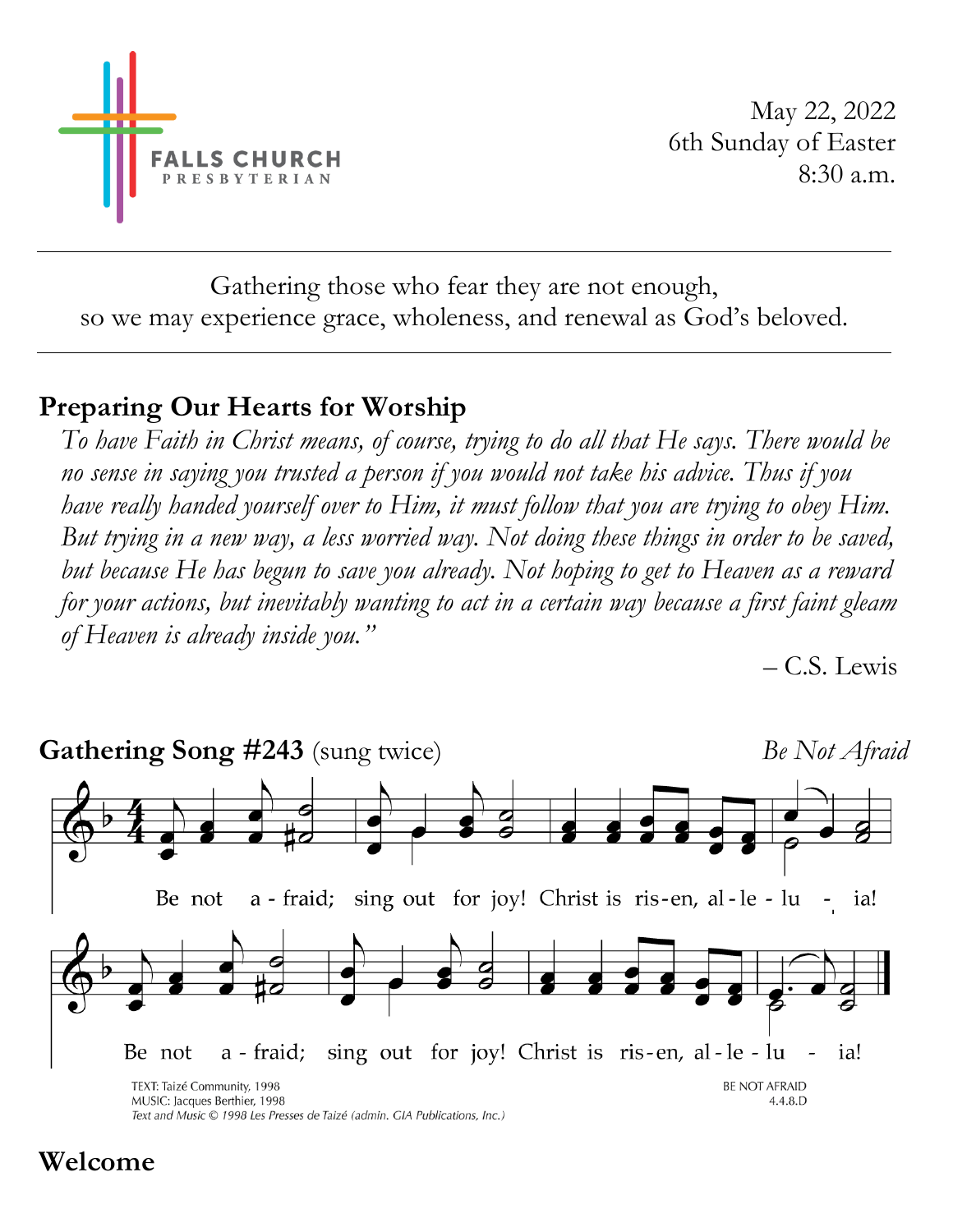

**\*** *Please stand in body or spirit*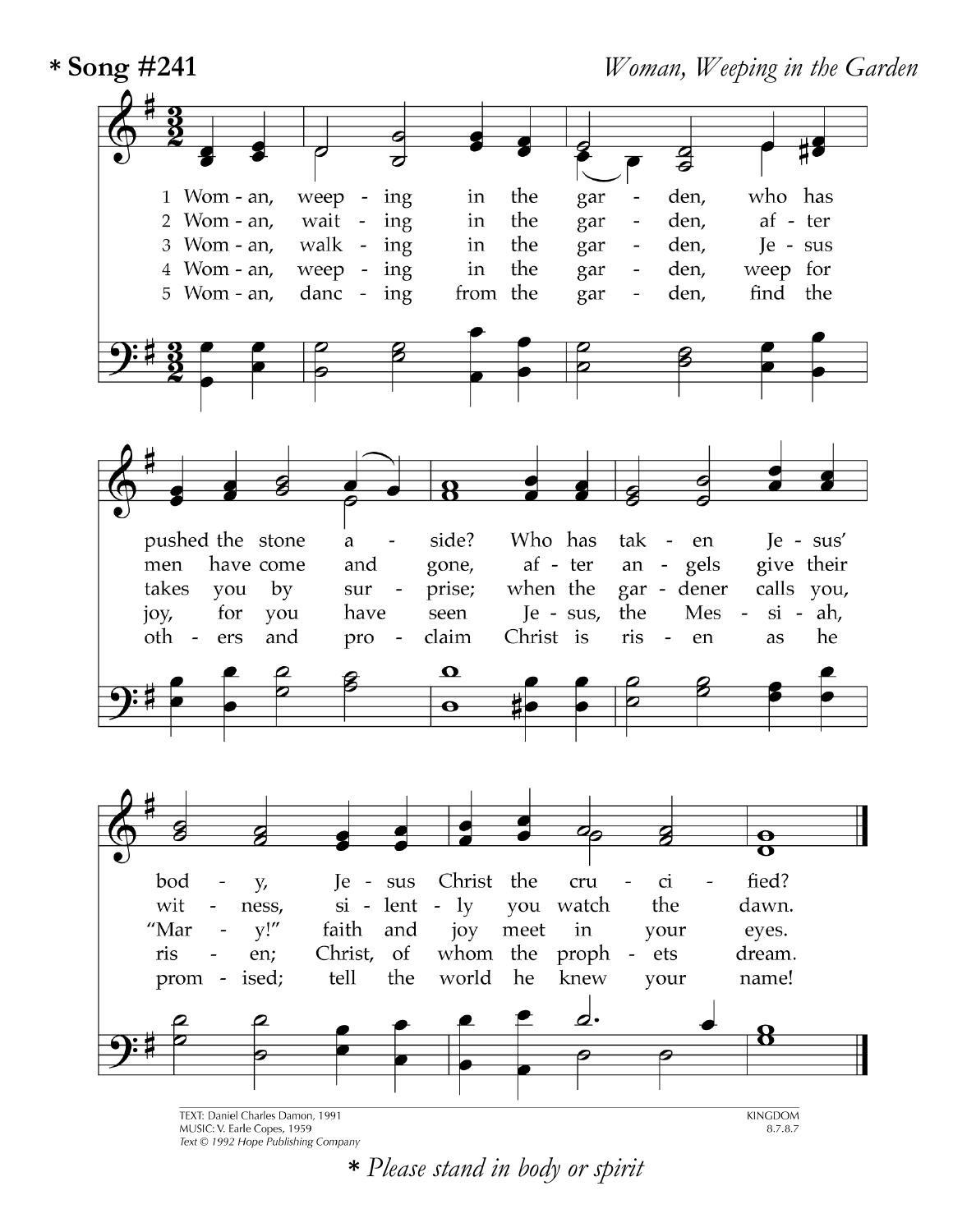# **Opening Prayer**

**Scripture** John 14:15-29

This passage is drawn from what is often called the "Farewell Discourse." There is no "Last Supper" in John's gospel but rather an extended section (chapters 14-17) where Jesus addresses his disciples about his impending departure.

*"If you love me, you will keep my commandments. <sup>16</sup>And I will ask the Father, and he will give you another Advocate, to be with you forever. <sup>17</sup>This is the Spirit of truth, whom the world cannot receive, because it neither sees him nor knows him. You know him, because he abides with you, and he will be in you. <sup>18</sup> "I will not leave you orphaned; I am coming to you. <sup>19</sup>In a little while the world will no longer see me, but you will see me; because I live, you also will live. <sup>20</sup>On that day you will know that I am in my Father, and you in me, and I in you. <sup>21</sup>They who have my commandments and keep them are those who love me; and those who love me will be loved by my Father, and I will love them and reveal myself to them." <sup>22</sup>Judas (not Iscariot) said to him, "Lord, how is it that you will reveal yourself to us, and not to the world?" <sup>23</sup>Jesus answered him, "Those who love me will keep my word, and my Father will love them, and we will come to them and make our home with them. <sup>24</sup>Whoever does*  not love me does not keep my words; and the word that you hear is not mine, but is *from the Father who sent me. <sup>25</sup> "I have said these things to you while I am still with you. <sup>26</sup>But the Advocate, the Holy Spirit, whom the Father will send in my name, will teach you everything, and remind you of all that I have said to you. <sup>27</sup>Peace I leave*  with you; my peace I give to you. I do not give to you as the world gives. Do not let *your hearts be troubled, and do not let them be afraid. <sup>28</sup>You heard me say to you, 'I am going away, and I am coming to you.' If you loved me, you would rejoice that I am going to the Father, because the Father is greater than I. <sup>29</sup>And now I have told you this before it occurs, so that when it does occur, you may believe.* 

ONE: The Word of the Lord.

**ALL: Thanks be to God.**

**Reflection** James Sledge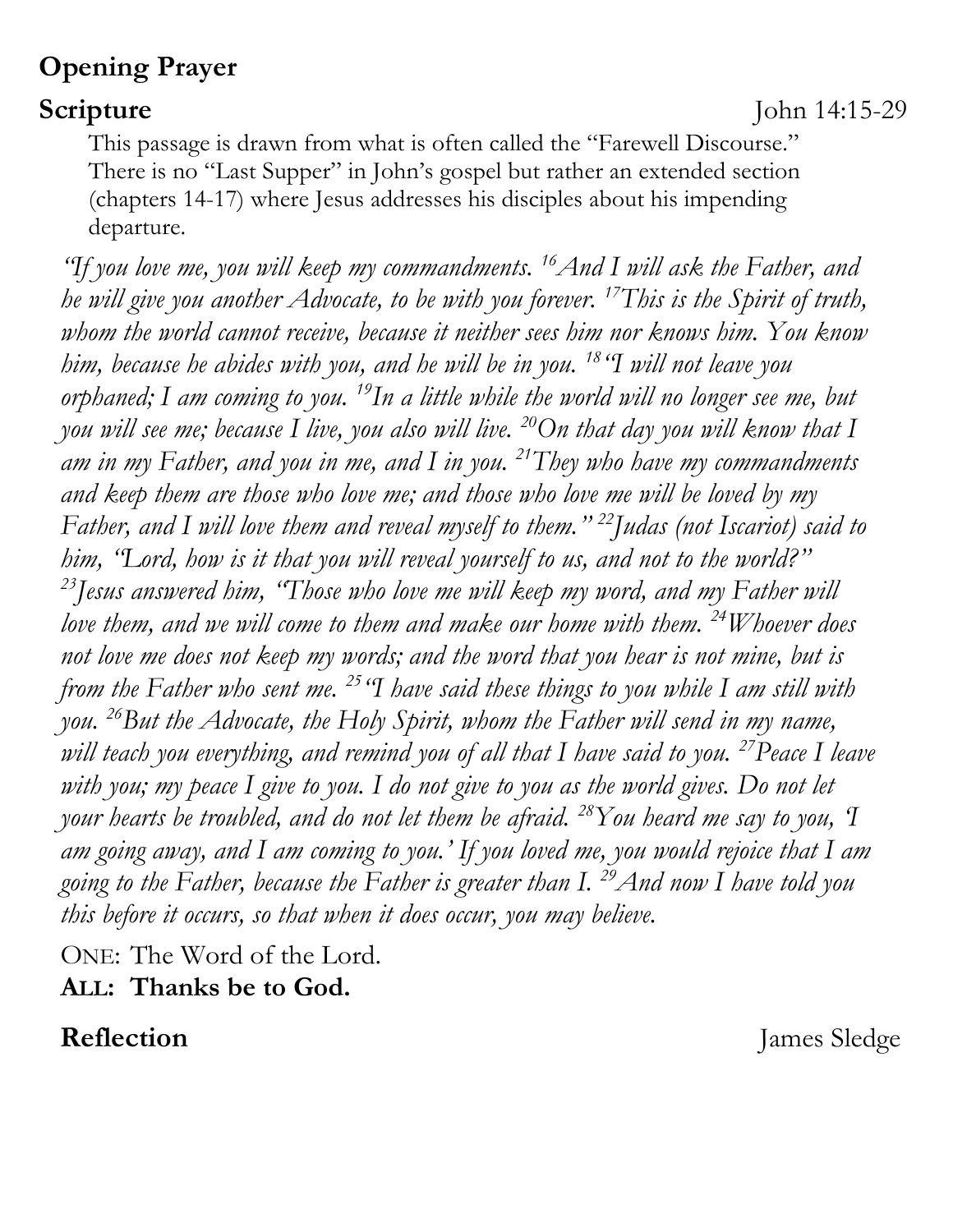

Duccio di Buoninsegna, 'Christ Taking Leave of His Disciples' panel from the Maesta Altarpiece (1308--1311) Museo dell'Opera Metropolitana del Duomo, Siena, Italy



Text © 1960, ren. 1988 World Library Publications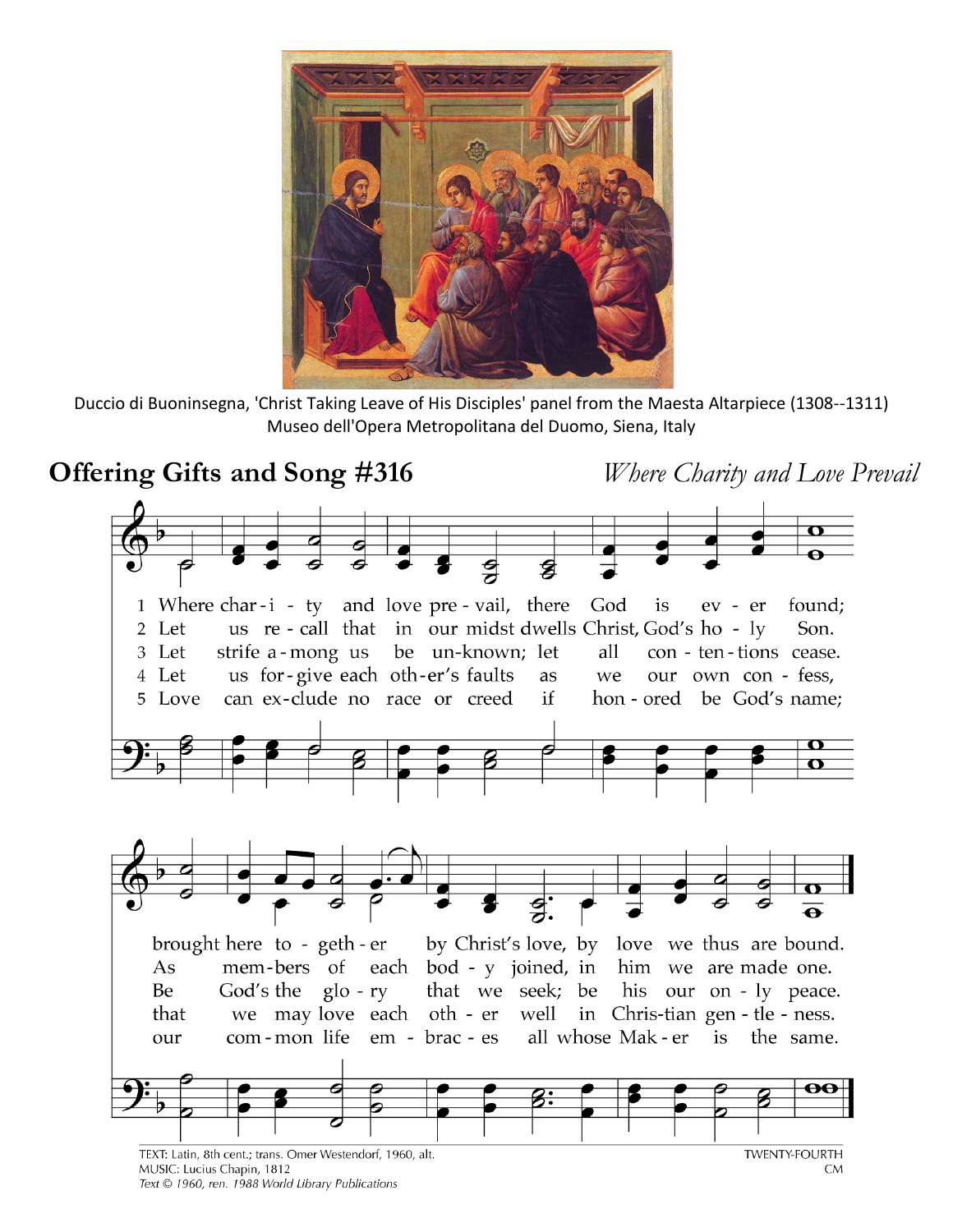# **Prayers of the People** Jay Campbell

*The Prayers of the People are offered on behalf of and with the congregation, usually by an elder currently serving on Session (governing council) or other members of the congregation. At the end of each petition we will sing:* 



#### *Prayer Concerns*

Sabra Staley, in the hospital with an infection

Neill Ferill, brother of Allison Stiller, following surgery for a brain tumor Mike Volpe, recovering after a fall

Ally Campbell, recovering from ACL surgery

The Valley family on the death of Matthew Valley

The Bisbee family on the death of Donna Bisbee on May 3

Ken Waugh, in rehab following a recent hospitalization

Sarah Barth, in treatment for cancer

The war in Ukraine and all those affected by it

#### *Continued Prayers*

Kris Barth, Allan Capon, Steve Graff, Mike Hugo, Elina Kent, Nora Long, Ruth Mileham, Bob Moore, Sharane Patek, Cort Peret, Christa Young

*Prayer requests can be sent to Pastor James at [prayers@fallschurchpresby.org](mailto:prayers@fallschurchpresby.org)*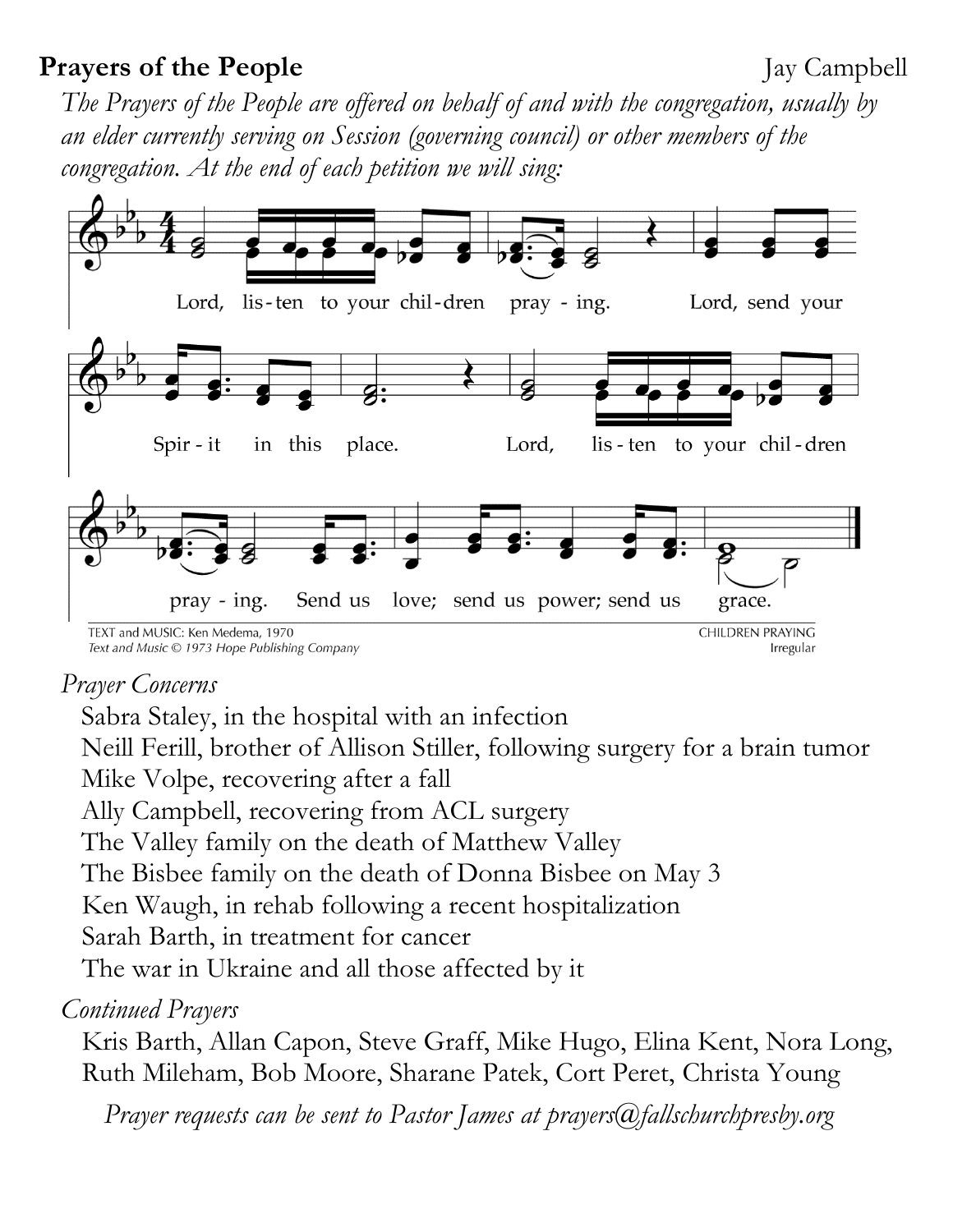### **Communion of the People**

**Invitation to the Table, Prayer of Thanksgiving, the Lord's Prayer**

**ALL: Our Father in heaven, hallowed be your name, your kingdom come, your will be done on earth as in heaven. Give us today our daily bread. Forgive us our sins as we forgive those who sin against us. Save us from the time of trial and deliver us from evil. For the kingdom, the power, and the glory are yours now and forever. Amen.**

#### **Distribution of the Elements**

*Communion is by intinction. Receive bread into your open hand, and dip it in the cup. Bread is gluten-free and cup is non-alcoholic. Prepacked communion packets are available for those who prefer them. Those joining us on livestream are invited to use whatever elements you have at home to join in the Lord's Supper.*



**Post-Communion Prayer**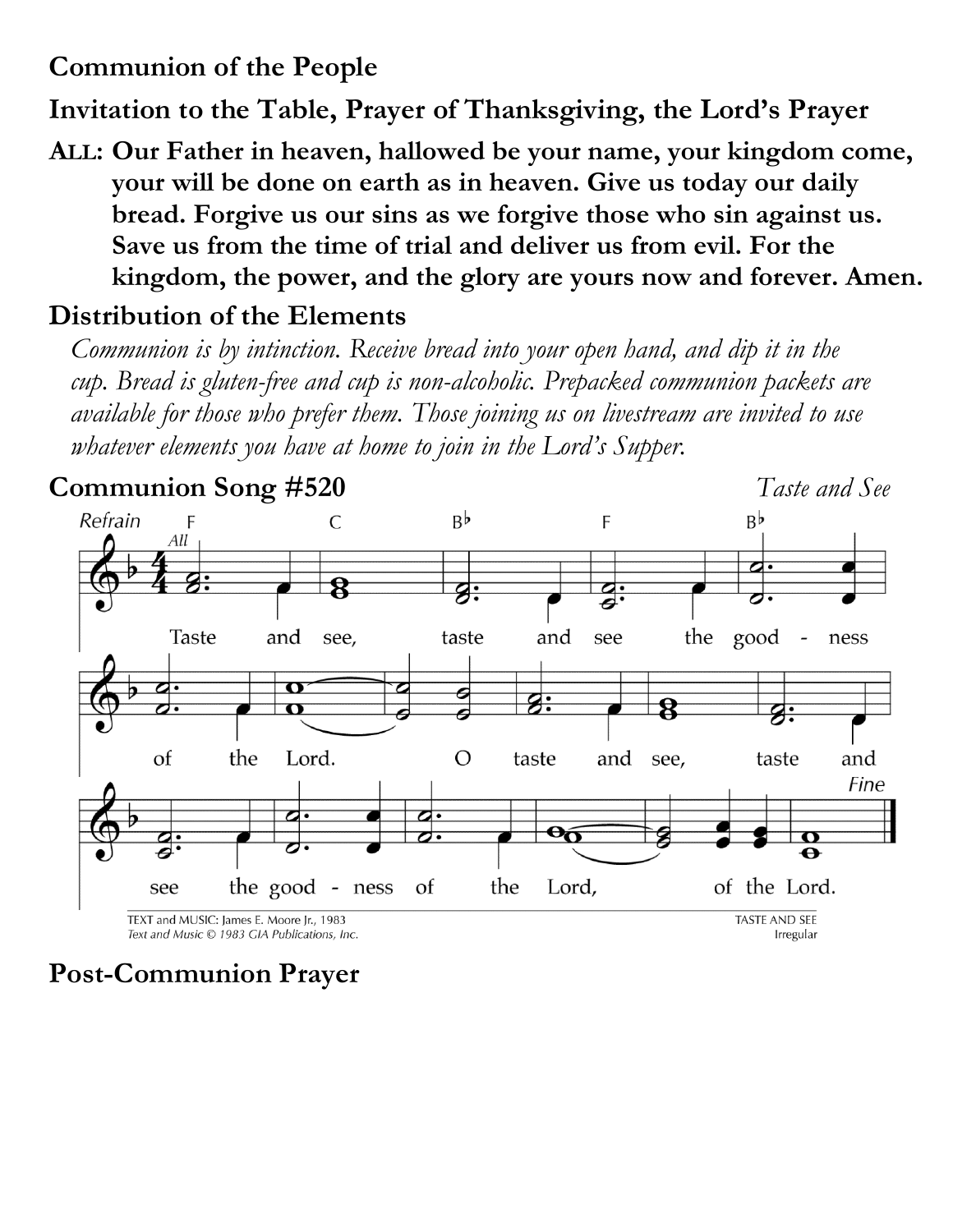

**Our Life Together as the Body of Christ**